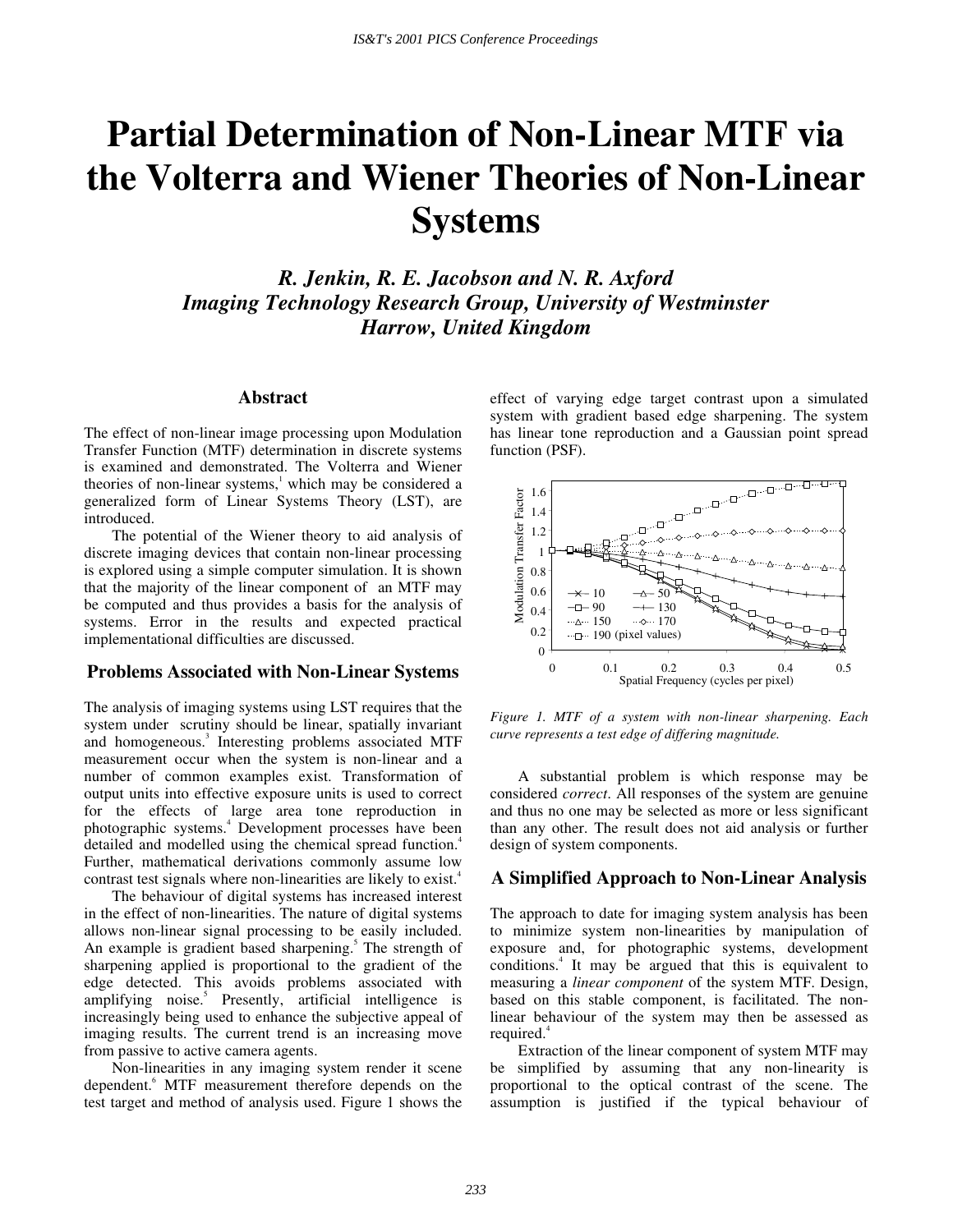photographic systems<sup>4</sup> and filters applied to digital systems are considered.<sup>5</sup> As the contrast of a test signal is reduced, the effect of any non-linearities will diminish.<sup>4</sup> Extending this, it may be imagined that if the contrast of the signal was reduced to zero, non-linearities would not be invoked. Thus, the idea of a *contrast-less edge* is introduced that would enable measurement of the linear component of MTF directly.

The above is nonsense as it is not physically possible to create a contrast-less edge. The concept, however, may be used to develop a technique to extract the linear component. System MTF may be determined a number of times with edges of differing contrast for a non-linear system as in Figure 1. Rearranging the information in the figure, it is possible to examine the effect of the non-linearity with respect to the magnitude of edge contrast, Figure 2. The curves represent the change in single spatial frequencies as edge contrast increases.



*Figure 2. MTF against edge contrast for the data in Figure 1.*

For each spatial frequency, the variation in modulation transfer can be seen to be a smooth transition and not random in nature. The exact shape of each curve will depend upon the particular non-linearity present and spatial frequency in question.

The point on the graph at which contrast is zero represents measurement with the *contrast-less edge*. Assuming that the curves continue to change smoothly, it is proposed that interpolation of the results measured with respect to contrast will yield values at this point and thus the linear component of the system MTF. The success of this approach will be affected by the severity of the nonlinearity, noise and the type of regression used.

To test the approach, a number of systems were simulated. One dimensional edges of various contrast were created digitally using Microsoft Excel. The edges were convoluted with a Gaussian filter, representing a linear component of the simulated imaging system. For each point of the discrete input,  $S_n$ , the output,  $r_n$ , was given by:

$$
r_n = 0.25s_{n-1} + 0.5s_n + 0.25s_{n+1}
$$
 (1)

The input signal was designed to extend infinitely for the purposes of calculation by replicating the first and last points. Using each edge the MTF was evaluated using a standard approach.<sup>4</sup> It was found that edge contrast had no significant effect upon the determined MTF as all results were equivalent.

A linear sharpening filter, a scaled Laplacian,<sup>5</sup> was additionally applied to each edge. The sharpening filter may be represented by:

$$
r_n = -0.6s_{n-1} + 2.20s_n - 0.6s_{n+1}
$$
 (2)

Once the MTF is evaluated, it was again found that the measured response was consistent with respect to edge contrast. A sample curve is shown in Figure 3. A conceptual problem sometimes occurs when MTF curves rise above unity. These points merely represent amplification of the original signal and should not be misinterpreted as the result of a non-linear process. As such these filters do not create a problem for system analysis.



*Figure 3. MTF of a system with a linear sharpening filter.*

A non-linear sharpening filter may be constructed by scaling the previous filter, with the magnitude of the gradient of the input signal:

$$
r_n = s_n + \frac{1}{50} \left[ s_{n+1} - s_{n-1} \right] \times \left( -0.6s_{n-1} + 2.20s_n - 0.6s_{n+1} \right) \right]
$$
 (3)

The filter is designed such that there is no sharpening for uniform signals. As edge contrast increases the strength of sharpening applied rises. The constant of 1/50 scales the increase in sharpening. The system MTF may be thought of as comprising of the linear Gaussian component in combination with the non-linear response of the sharpening.

Variation may be seen to exist in the MTF with respect to magnitude of edge contrast used for the test signal, Figure 4. As previously shown, the information may be rearranged with respect to target contrast, Figure 5. The curves may then be interpolated in an attempt to yield the linear component of the MTF, Figure 6.

# **The Volterra and Wiener Theories**

The Volterra and Wiener theories of non-linear systems afford a more sophisticated description of behaviour. An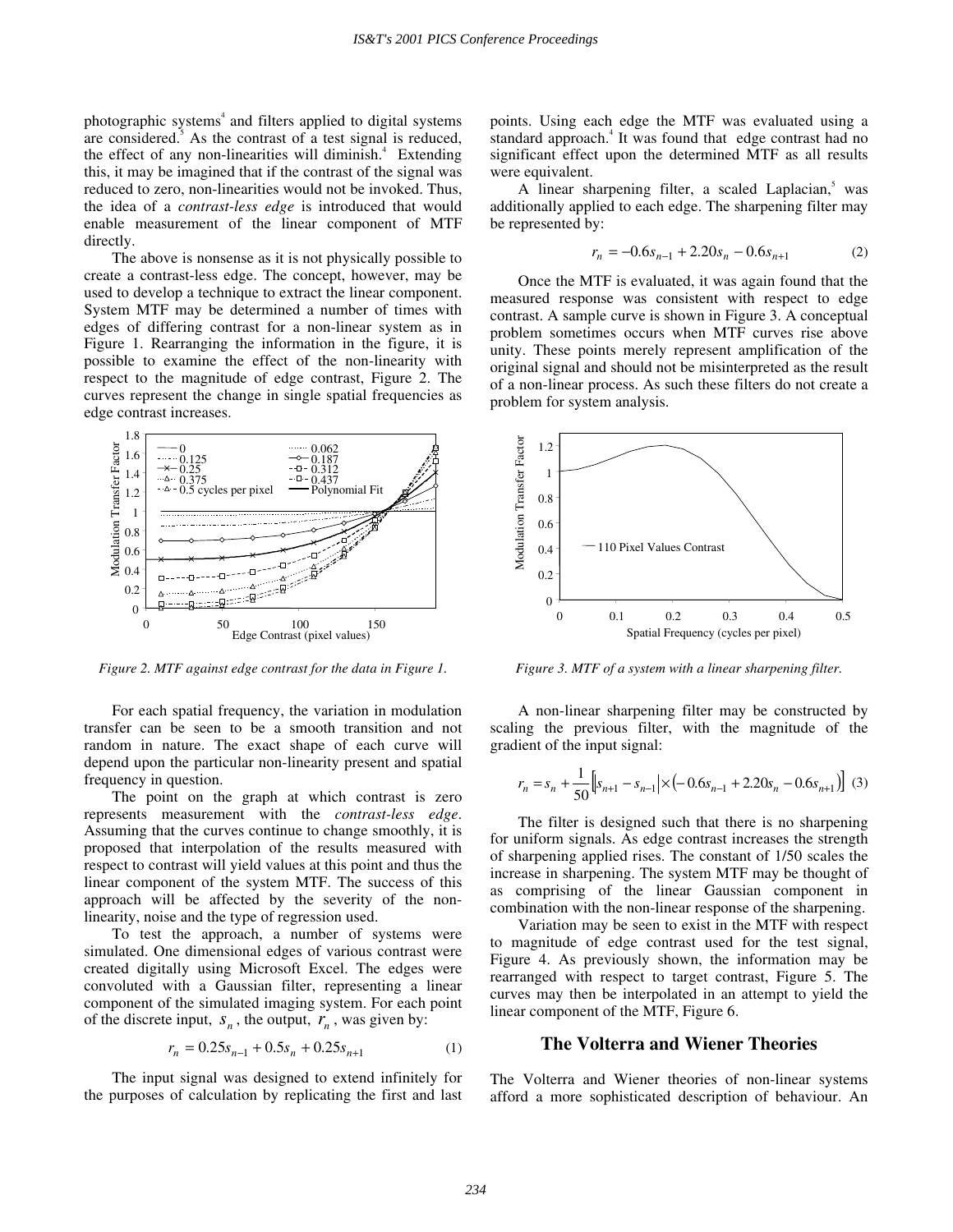extensive description of the theories is given by Schetzen.<sup>1</sup> An introduction to the theories is summarized from the work of Burns.<sup>2</sup>



*Figure 4. MTF with respect to edge contrast for a system with non-linear sharpening.*



*Figure 5. The result of Figure 4 rearranged with respect to test edge contrast.*



*Figure 6. The result of applying regression to the curves in Figure 5 in order to estimate the 'linear' component of the MTF.*

#### **Volterra Series**

The Volterra description of non-linear system behaviour is a generalized functional series.<sup>2</sup> The terms of the series are n-dimensional convolution integrals based on n-dimensional Volterra kernels.<sup>1,2</sup> For a one-dimensional stationary system,

$$
r(x) = h_0 + \int_{-\infty}^{\infty} h_1(\tau) s(x - \tau) \delta \tau
$$
  
+ 
$$
\int_{-\infty}^{\infty} \int_{-\infty}^{\infty} h_2(\tau_1, \tau_2) s(x - \tau_1) s(x - \tau_2) \delta \tau_1 \delta \tau_2
$$
  
+ 
$$
\int_{-\infty}^{\infty} \int_{-\infty}^{\infty} h_n(\tau_1, ..., \tau_n) s(x - \tau_1) ... s(x - \tau_n) \delta \tau_1 ... \delta \tau_n
$$
 (4)

where  $r(x)$  is output,  $s(x)$  input,  $h_n$  the set of Volterra kernels and τ offset variables.<sup>2</sup>

The Volterra functionals rely being able to describe system non-linearity as a power or polynomial series.<sup>2</sup> Increased system non-linearity is modelled by selecting significant terms of the series until  $r(x)$  describes behaviour to the desired degree of accuracy.<sup>2</sup> The approach is analogous to that of the Fourier series describing a signal. As a signal increases in complexity greater numbers of terms are required to adequately describe it.<sup>2</sup>

The first term of the series represents bias in the DC component of the modelled system that is not dependent on the input signal. The second term of the series is similar to a standard convolution integral for a linear system.<sup>2</sup> The line spread function(LSF) of the imaging system being represented by  $h_i$ . The first order term of the Volterra series therefore represents the linear component of the system. Terms beyond this represent the non-linear behaviour of the system. The particular type of non-linearity will define which terms of the series are used to describe the function.

In the same manner that a linear imaging system may be specified by either its LSF or OTF, a non-linear system may be specified by its set of Volterra kernels or their transforms. The transform for kernel  $h_n$  is given by:

$$
H_n(\omega_1,\ldots,\omega_n) = \int_{-\infty}^{\infty} \ldots \int_{-\infty}^{\infty} h_n(\tau_1,\ldots,\tau_n) e^{-2\pi i (\omega_1 \tau_1 + \ldots + \omega_1 \tau_1)} \delta \tau_1 \ldots \delta \tau_n
$$
 (5)

where  $H<sub>n</sub>$  represents the n-dimensional Fourier transform of  $h_n$  and  $\omega_n$  represents spatial frequency. It should be noted that in the field of electronics the Fourier frequency coefficient employed is commonly -1. This is the case for specification of the Volterra and Wiener series in References.<sup>1,2,7</sup> The field of image science uses  $-2\pi$  and for compatibility this has been employed here. The choice of coefficient reflects a frequency scaling and will not affect results if consistency is maintained.

Burns details two examples which give insight into the behaviour of Volterra analysis.<sup>2</sup> The linear part of the system in Figure 7 has an LSF, *a(x).* Output of the linear component may then be represented by:

$$
r(x) = \int_{-\infty}^{\infty} a(\tau)s(x - \tau)\delta\tau
$$
 (6)

The output after the non-linear component of the system may be represented by: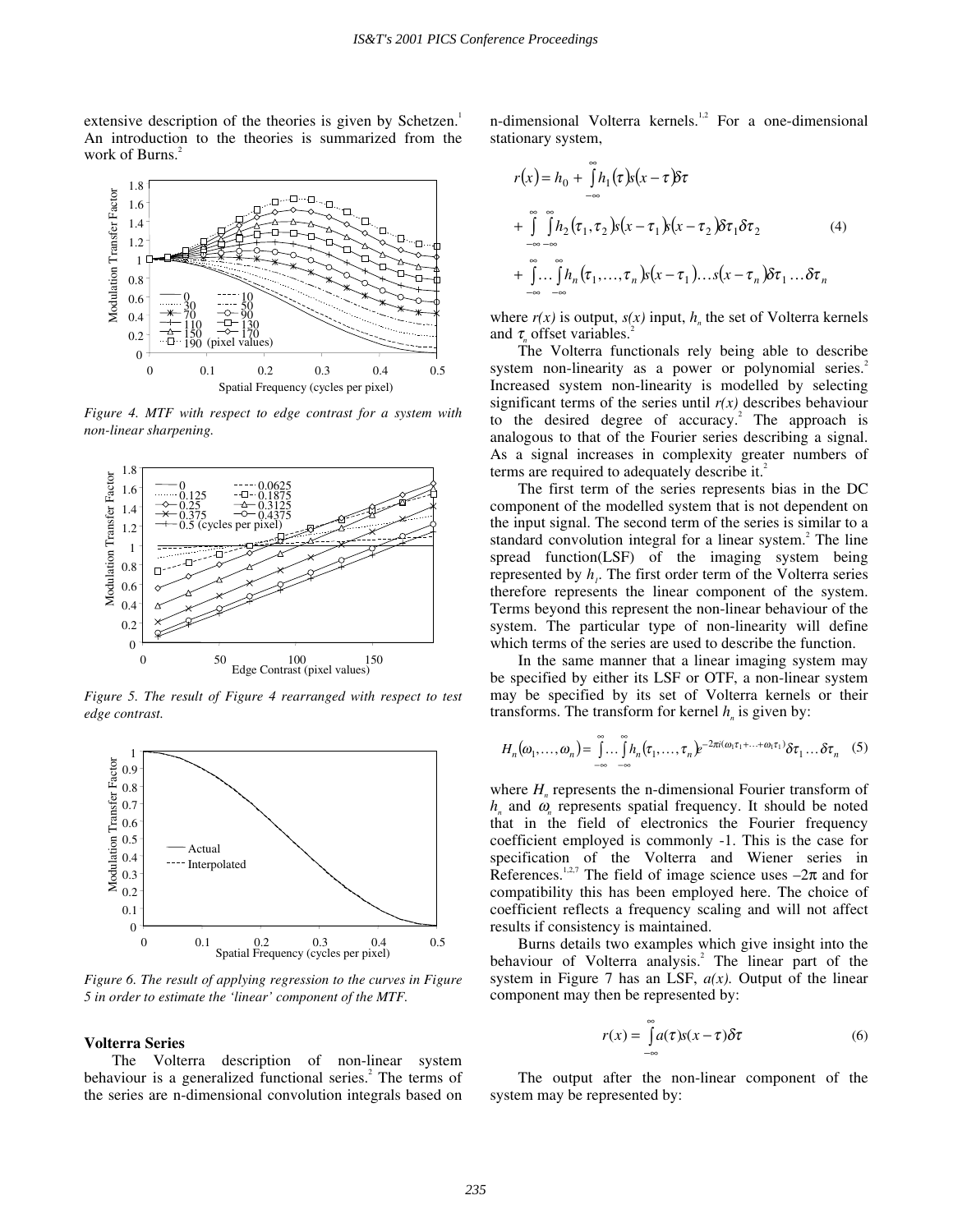$$
r^{n}(x) = \left[\int_{-\infty}^{\infty} a(\tau)s(x-\tau)\delta\tau\right]^{n} \tag{7}
$$

and alternatively:

$$
g_1(x) = \int_{-\infty}^{\infty} \dots \int_{-\infty}^{\infty} a_1(\tau_1) \dots a_n(\tau_n) s(x - \tau_1) \dots s(x - \tau_n) \delta \tau_1 \dots \delta \tau_n \quad (8)
$$

Using the above the Volterra kernels of  $g(x)$  may be found to be given by:

$$
h_m(\tau_1, \tau_2, \dots, \tau_n) = a(\tau_1) a(\tau_2) \dots a(\tau_n)
$$
 (9)

where  $h_m=0$  for  $m \neq n$ . Burns then gives the corresponding kernel transforms as:

$$
H_m(\omega_1, \omega_2, \dots, \omega_n) = A(\omega_1) A(\omega_2) \dots A(\omega_n)
$$
 (10)

where  $A(\omega)$  is the Fourier transform of  $a(x)$ <sup>2</sup>. A *pure* nonlinearity of order *n* will only produce Volterra kernels of the same order *n*.<sup>2</sup>



*Figure 7. A non-linear system comprising of linear and non-linear components.*



*Figure 8. An LNL system comprising a non-linear component 'sandwiched' between linear parts.*

The second non-linear system detailed by Burns is commonly referred to as an  $LNL$  model,<sup>2</sup> Figure 8. The system consists of a non-linearity *sandwiched* by two linear components.

The LSF of the second linear component is  $b(x)$ . The output after the second component,  $g(x)$ , may be expressed as:

$$
g_2(x) = \int_{-\infty}^{\infty} b(x)g_1(x-\tau)\delta\tau
$$
 (11)

 $g(x)$  is rewritten as a Volterra series in terms of  $g(x)$  and is solved to produce the Volterra kernels and their transforms.<sup>2</sup> After a number of steps, it is found that:

$$
h_n(\tau_1, ..., \tau_n) = \int_{-\infty}^{\infty} \cdots \int_{-\infty}^{\infty} b(\tau) a(\tau_1 - \tau) ... a(\tau_n - \tau) \delta \tau_1 ... \delta \tau_n
$$
  
\n
$$
H_n(\omega_1, \omega_2, ..., \omega_n) = B(\omega_1, ..., \omega_n) A(\omega_1) ... A(\omega_n)
$$
\n(12)

where  $B(\omega)$  is the Fourier transform of  $b(x)$ .<sup>2</sup> Significantly, the Volterra kernels are given by combinations of the linear component kernels. The kernel transforms for the LNL system are given by combinations of the linear component transforms. The exact combination is determined by the order of the non-linearity.

#### **Wiener Series**

−∞

The Volterra series demonstrates how a non-linear system may be represented by combination of ndimensional Volterra convolution integrals and kernels. Wiener developed the Volterra approach to consider nonlinear system response to a white noise signal. $1/2$  The Wiener expansion is given by:

$$
r(x) = k_0 + \int_{-\infty}^{\infty} k_1(\tau)s(x - \tau)\delta\tau
$$
  
+ 
$$
\int_{-\infty}^{\infty} k_2(\tau_1, \tau_2)s(x - \tau_1)s(x - \tau_2)\delta\tau_1\delta\tau_2
$$
  
- 
$$
\int_{-\infty}^{\infty} k_2(\tau, \tau)\delta\tau
$$
  
+ 
$$
\int_{-\infty}^{\infty} \int_{-\infty}^{\infty} \int_{-\infty}^{\infty} k_3(\tau_1, \tau_2, \tau_3)s(x - \tau_1)s(x - \tau_2)s(x - \tau_3)\delta\tau_1\delta\tau_2\delta\tau_3
$$
  
- 
$$
3C \int_{-\infty}^{\infty} k_3(\tau, \tau_1, \tau_1)s(x - \tau)\delta\tau\delta\tau + ...
$$
 (13)

where *C* is the spectral power of the input signal and  $k<sub>n</sub>$  the set of Wiener kernels.<sup>2</sup> The expression is summarized by Burns as<sup>2</sup>:

$$
r(x) = \sum_{n=0}^{\infty} G_n \left[ k_n, s(x) \right] \tag{14}
$$

where  $G_n$  is the set of Wiener functionals.<sup>2</sup> The Wiener functionals are orthogonal and thus the output of a system may be represented by:

$$
r(x) = \lim_{n \to \infty} [G_0[k_0, s] + G_1[k_1, s] + ... + G_n[k_n, s]] \quad (15)
$$

The benefit of this representation is that  $G_n$  operates only with kernels of order *n*. Therefore, Burns explains, evaluating additional terms of  $G_n$  does not change previously determined terms.<sup>2</sup> Thus, successive Wiener kernels may be determined until a good approximation of system behaviour is reached.<sup>2</sup> Differing non-linearities will produce terms in differing orders of the Wiener series. The first order term of the Wiener series may be thought of representing the linear component of the system. This may be thought of as an alternative method to achieve the separation of the linear component of the system from that which is non-linear.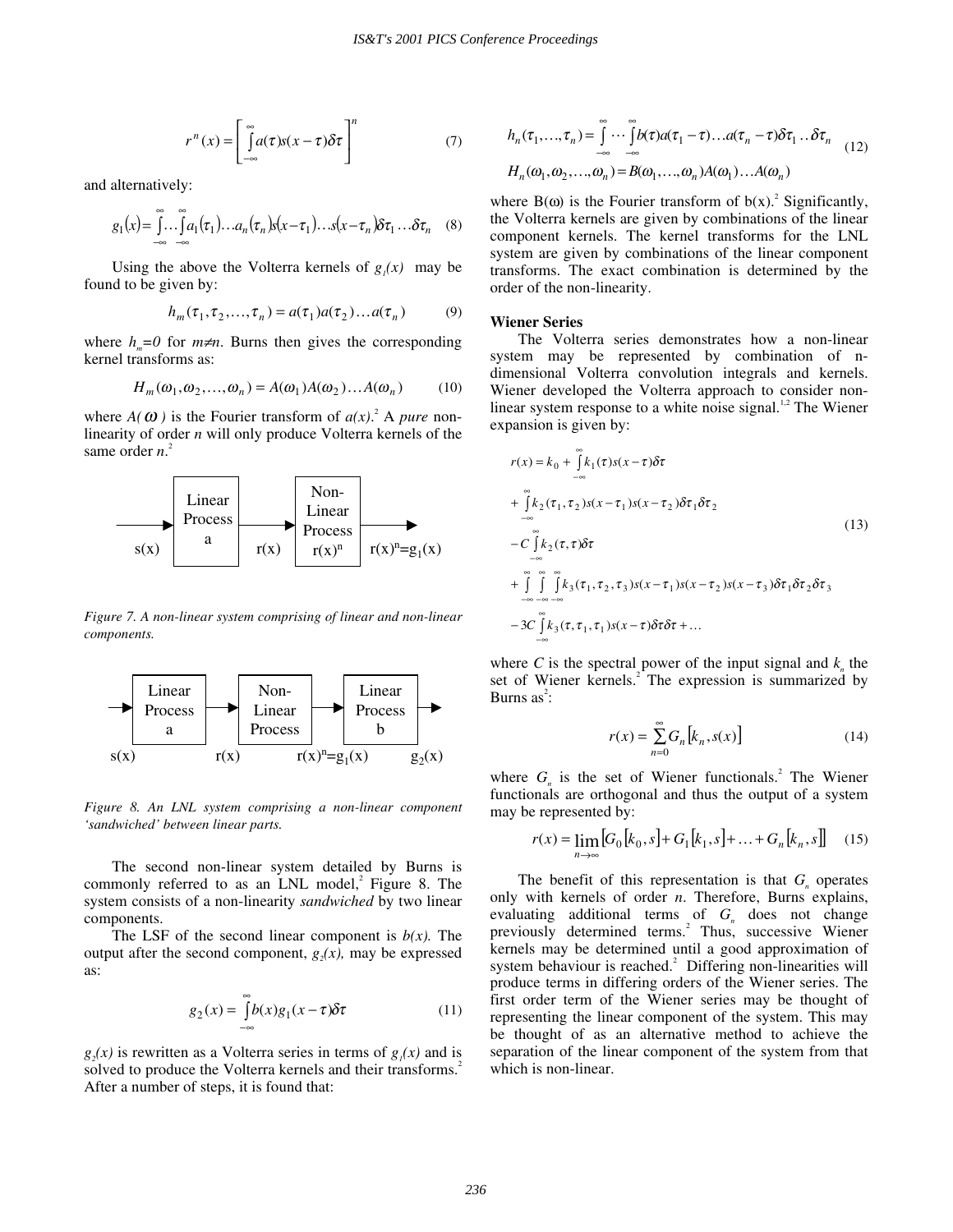# **Determination of Wiener Kernels**

Schetzen presents a method for the determination of Wiener kernels using auto-correlation.<sup>1</sup> Burns provides a useful interpretation of the above method.<sup>2</sup> Estimation of Wiener kernel transforms has been shown to require less computation.<sup>1,2</sup> For a white noise input, the results of an extensive derivation show that the first three Wiener kernel transforms of a non-linear system may be estimated as: $1,2$ 

$$
K_1(\omega) = \frac{\varepsilon \left[ S^*(\omega)R(\omega) \right]}{C}
$$
  
\n
$$
K_2(\omega_1, \omega_2) = \frac{\varepsilon \left[ S^*(\omega_1)S^*(\omega_2)R(\omega_1 + \omega_2) \right]}{2C^2}
$$
  
\n
$$
K_3(\omega_1, \omega_2, \omega_3) = \frac{\varepsilon \left[ S^*(\omega_1)S^*(\omega_2)S^*(\omega_3)R(\omega_1 + \omega_2 + \omega_3) \right]}{6C^3}
$$
\n(16)

for  $\omega_1 \neq \omega_2$ ,  $\omega_2 \neq \omega_3$  and  $\omega_1 \neq \omega_3$ . The Fourier transforms of the input and output of the system are denoted *S(x)* and *R(x)* respectively. The use of the complex conjugate is indicated by  $*$  and the ensemble average by  $\varepsilon$ . For spatial frequencies that do not comply with the given conditions, Burns states that an impulse response exists.<sup>2</sup> These points do not represent an accurate estimate of the kernel transforms and are excluded from all results.

# **Experimental Simulation**

Rationale has been presented for extracting the linear component of system response from that which is nonlinear. The Wiener series provides this component, manifested as the first order kernel and its transform. Additionally, higher orders provide a description of the nonlinear behaviour of the system. Though implementation of the Wiener series is more complex, problems associated with the interpolation of curves plotted with respect to input signal contrast are avoided.

First order Wiener kernel transforms were determined for each of the systems detailed previously. One thousand measurements of each were performed in order to reduce error in the results. Data lengths were maintained at 64 points. Because of the use of the Fast Fourier Transform, 32 useful points are yielded in the results. Calculation of the magnitude of error is presented below and shown as error bars in the resultant curves.

Figure 9 shows a magnitude estimate of the first order kernel transform for the original Gaussian convolution filter. Figure 9 also illustrates the result for the Gaussian and linear sharpening filter in combination.

Figure 10 shows a magnitude estimate of the first order Wiener kernel of the Gaussian and the non-linear sharpening filter in combination. The first order estimate may be seen to be equivalent to that measured for the Gaussian filter applied in isolation. This is as expected as the non-linear sharpening filter was designed to have no linear component of behaviour. The Wiener kernel estimate has successfully separated the linear and non-linear components of behaviour. It may be seen, that for an equivalent number of determinations, the noise is slightly higher in results containing a non-linear component. This effect has also been reported by Burns.<sup>2</sup>



*Figure 9. Magnitude estimate of the first order Wiener kernel transforms for the Gaussian filter and linear sharpening filter.*



*Figure 10. First order magnitude estimate for the system with the non-linear sharpening filter.*



*Figure 11. First order magnitude estimate for the system with the complex non-linear sharpening filter.*

Figure 11 additionally illustrates that when a complex non-linear sharpening filter is applied in addition to the Gaussian, the Wiener Kernel estimate is still able to successfully extract the linear component of behaviour. The complex non-linear filter was of the form: